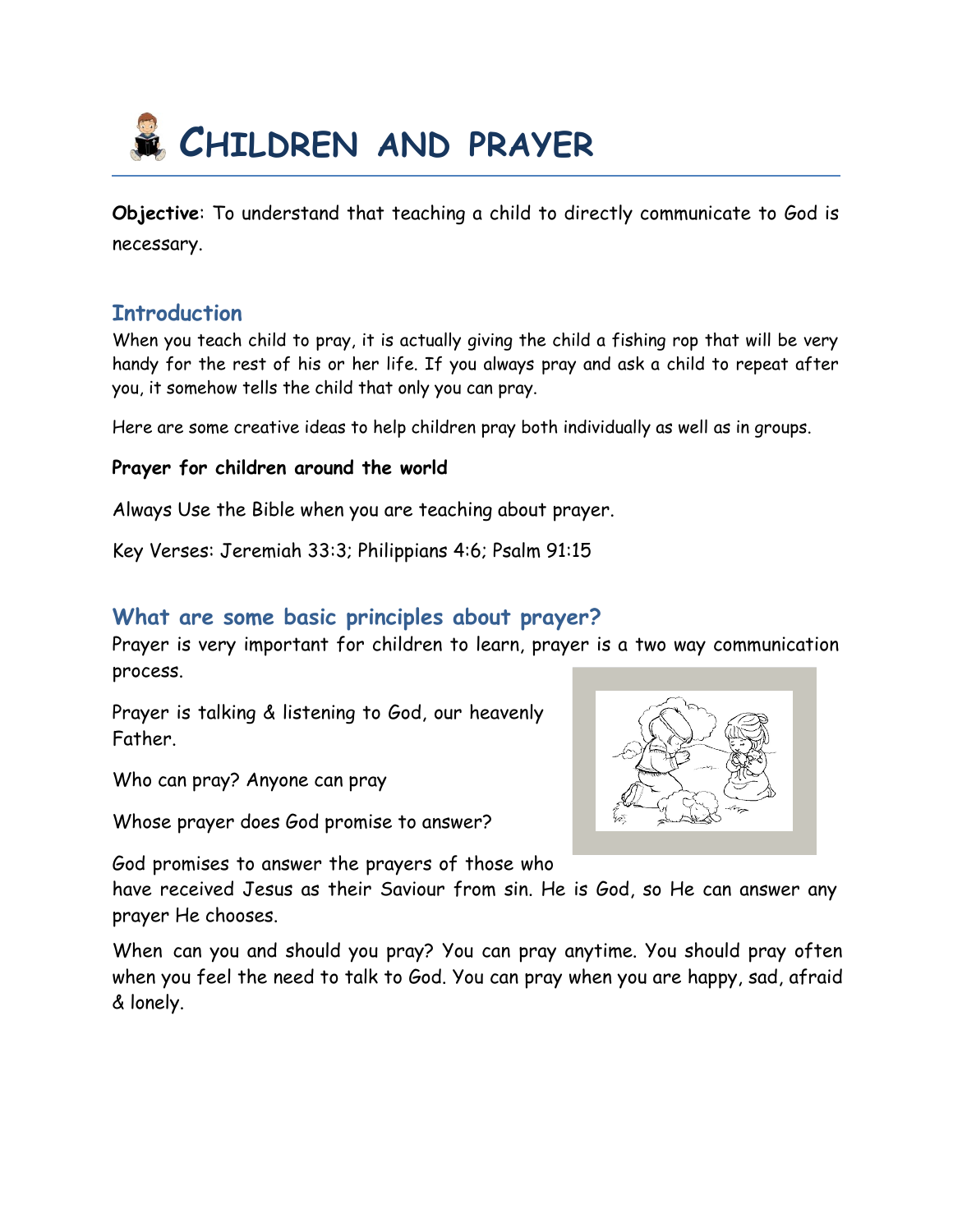

Where should you pray? You can pray anywhere (playing, in school, walking, in bed) You do not always need to kneel down or close your eyes.

Why are prayers hindered? Un-confessed sin hinders prayers (Psalm

66:18; 1 John 1:9)

How do you pray? Pray according to God's will (1 John 5:14-15)

Pray in Christ's name (John 14:13-14; 16:23-24)

Pray in faith (Mark 11:24; James 1:6-7)

What should you pray for? Praise God for who He is ( Young The State of V) are great and powerful…")



Thank God for what He has done ("Thank you for…")

Confess sin ("I did ...... That was wrong.")

Pray for others with specific requests ("Please, help…")

Pray for *yourself* ("Please, I need...")

# **Teach the child how God answers prayers**

He always answers prayers and it's always what is best for us. He answers in three main ways:

- If it is according to His will, He will answer **"YES"** (1 Kings 18:37-38; Judges 6:36-40; Genesis 24:14,18)
- If it would not be good for us to receive, God graciously answers **"NO"** (2 Corinthians 12:8-9)
- If it is not God's perfect time yet, He will answer **"WAIT"** (An example is the Israelites and their deliverance from Egypt)

God sometimes answers by giving us more than we asked for (Ephesians 3:20).

God sometimes answers even before we call or voice the desire (Isaiah 65:24).

God answers prayer to bring glory to Himself (Psalm 50:15).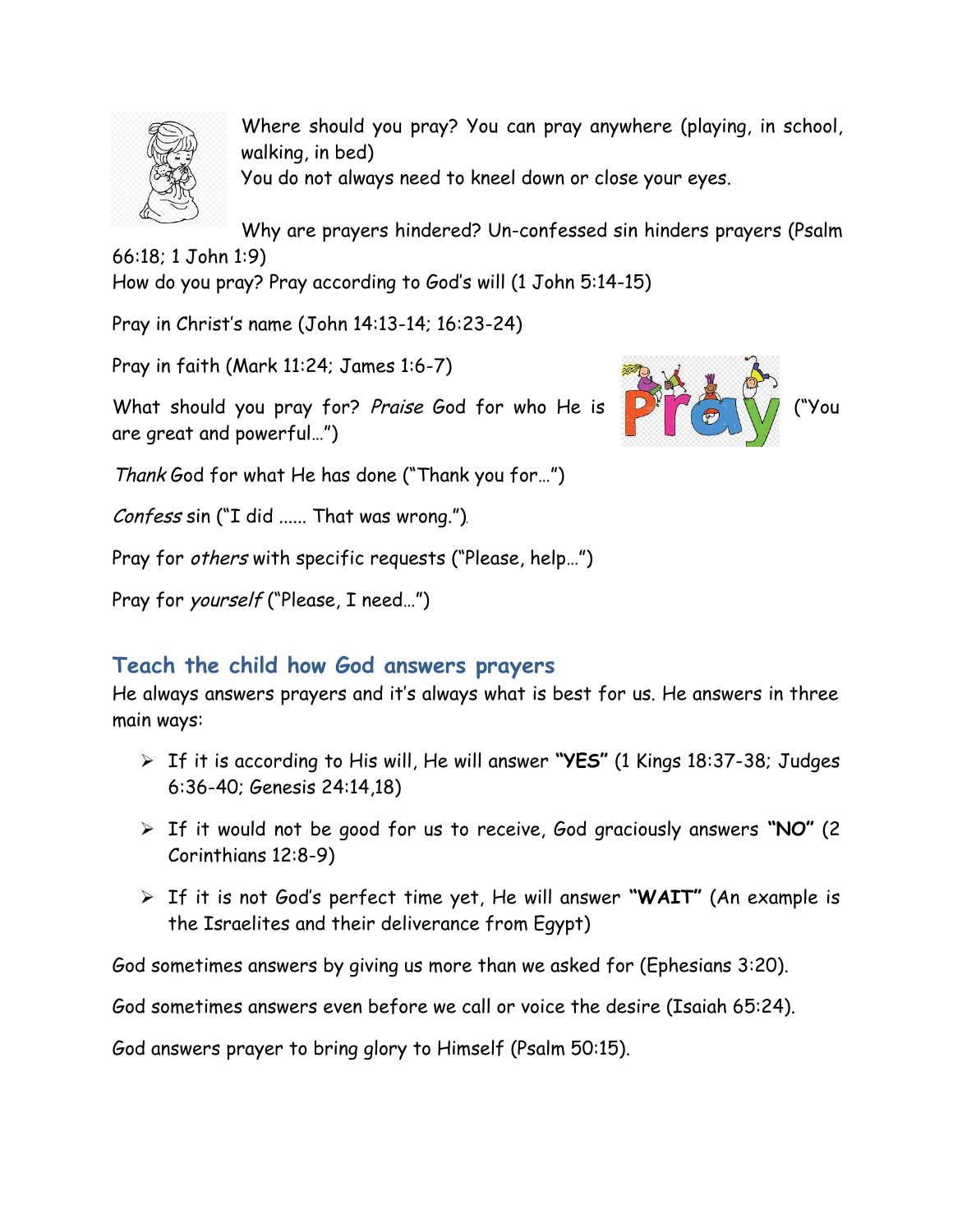## **Some ideas to make prayer more interesting & enjoyable**



1. Teach children that prayer is not just asking; it is also listening. This will help children to learn that prayer is not just asking God and it will help them to be open to pray for God to work in their families, country & in their own lives.

2. Let the children pray softly, sometimes you have to lead them in prayer.

Tips to make prayer easy: Visual Aids are very important when teaching on prayer.

A large globe or map of the world is a helpful tool for this activity (prayer for Missionaries).

Ask children if they know anyone living or working overseas including children. They may know missionary families or people. Ask children what they know about children overseas. They may have seen programmes, read articles in newspapers or heard stories about children in need.



Have children come to the front one at a time, place their

fingers on one of the parts of the world which have been talked about. Together pray for the needs of children in that place.

The children might like to pray aloud otherwise the leader should pray and provide some way for the children to respond eg Lord hear our prayer; Lord look after these children.

#### **Praying for the five (5) finger methods**

- 1. Thumb: Family and friends
- 2. Pointing finger: Leaders and Teachers
- 3. Middle finger: Government and authority
- 4. Ring finger: weak or sick people
- 5. Little finger: myself

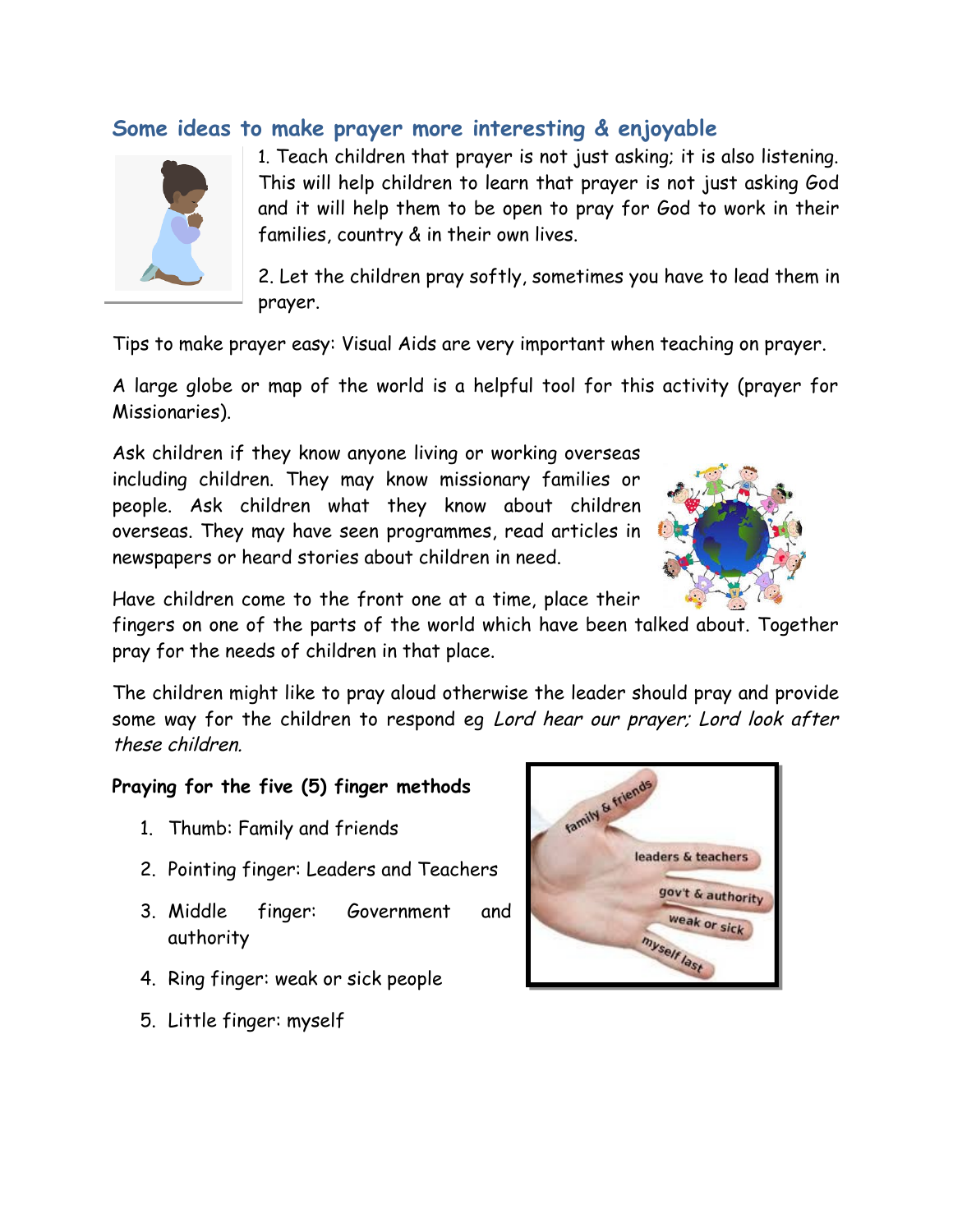## **Other Prayer Ideas**

- $\triangleright$  Show video clips of Children praying to encourage your children to pray.
- Record Audio & visual your own children praying without them knowing of it so they can be genuine.
- Prayer Walks through neighbourhood (Pray for God to bring healing & Salvation) and prayer hike in the nature (mild hike).
- > Boiler Rooms have a room where children can pray in private, paste up request in a box.
- Prayer record book, record all prayer requests & answered prayers.
- Children can write poem, act their own songs based on Our Father. Be creative!

ᅝᇐᄁᆪᅜᅝᇐᆩᆪᆬ



#### **DISCUSS**

1. What could be the blockage for children to express themselves in prayers?

2. Share some children's prayers that God has answered to encourage others.

\* ㅋ ㅍ ㅌ \* ㅋ ㅍ ㅌ \* ㅋ ㅍ ㅌ